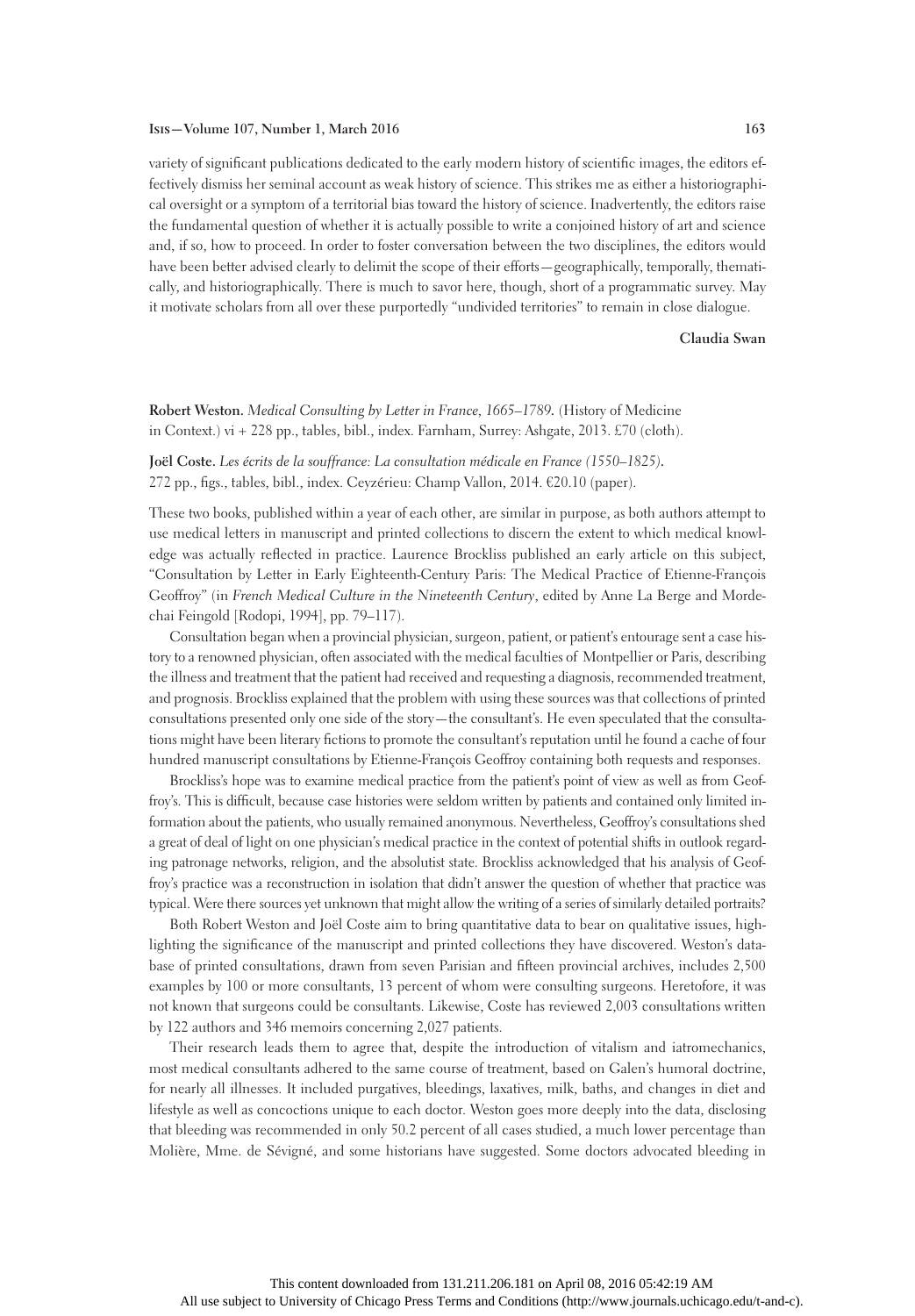# **164 Book Reviews: Early Modern (Seventeenth and Eighteenth Centuries)**

higher proportion than others, with Le Thieullier in Paris prescribing bleeding in 66 percent of his cases versus 23 percent by Ramel of Aubagne. Not all physicians and surgeons prescribed bleeding, nor were all patients willing to accept it.

Weston takes another opportunity to provide greater clarity through quantification when he constructs a table summarizing the treatment of epilepsy by the name of the consultant, the date of the consultation, the sex and age of the patient, and the various kinds of treatment prescribed. Coste goes further by creating nine tables that provide statistics on a wide range of matters. One table identifies the names of consultants and the dates of consultations. Another records the treatments ordered for specific diseases. A third specifies the age, sex, and social status of the patients, while a fourth delineates who (ordinary practitioner, patient, family member, or friend) wrote the memoir requesting a consultation. Coste's tables, along with a glossary of medical terms, short bio-bibliographies of major consultants, and the inclusion of twelve complete primary source consultations at the end of the text, are a valuable resource. In addition, Coste evokes the immediacy of the past by plunging into a case history at the beginning of each chapter.

The bibliographies and footnotes of each text reveal the authors' different backgrounds and perspectives. Weston, Honorary Research Fellow at the University of Western Australia, grounds *Medical Consulting by Letter in France, 1665–1789*, on the historiography produced by primarily English and American historians within the last thirty years. Coste, a rheumatologist, epidemiologist, professor of public health, and director of studies in the history of medicine at the École Pratique des Hautes Études, embraces a vast literature, mostly in French, of history, medicine, psychology, rhetoric, and more, repeatedly drawing on scholarship on present disorders in order to understand those in the past.

The authors disagree as to whether it is possible to ascertain the illnesses of people in the past given the fact that early modern nosology was different from ours. Weston quotes historians both pro and con on the subject and chooses to accept whatever descriptor was used at the time in any given case. Coste, in contrast, argues that it is possible to engage in retrospective diagnosis and does it himself in several instances. As a physician, he chastises historians for minimizing the biological elements of disease, basing his approach on acknowledgment of the bio-psycho-social nature of disease. When beginning a chapter on accounts of illness, Coste mentions recent work by Rita Charon on narrative medicine as a model for empathy and references recent works by eleven more writers. When analyzing illnesses, he draws on the *Classification Internationale des Maladies* (CIM-10 [World Health Organization, 1994]) and the fourth edition of the *Diagnostic and Statistical Manual of Mental Disorders* (American Psychological Association, 1994).

Both authors, still writing in the shadow of Michel Foucault, reject the characterization of early modern medicine as oppressive, with physicians wielding knowledge and power over their patients. Although consultants had a greater claim to knowledge, they relied on ordinary surgeons for referrals. In the context of consulting letters, the usual portrayals of doctors and surgeons at odds with each over their prerogatives recede. Indeed, ingratiating letters were sent in both directions. Ultimately, the final authority lay with the patient, who was free to follow, reject, or negotiate any regime. Because there was rarely a response from the ordinary surgeon to the consultant, the efficacy of most treatments cannot be confirmed. Outcome reporting appeared only in printed sources, and it is doubtful that negative responses would have been published.

Also missing from most consultations were prognoses. Why would this be the case if prognoses were what allowed the university-trained physician to assert authority over his competitors? Weston speculates that making predictions about life and death risked predicting God's will and was held by the Church to be a matter for God alone. In contrast, Coste notes that families sometimes requested that doctors avoid revealing the gravity of the patient's condition by resorting to doublespeak. Over the course of the eighteenth century, doctors' increased inclination to dissimulate rather than tell patients the truth could signify important changes in sensibility and in the relationships among patients, their families, and healers.

Both Weston and Coste provide us with a greater degree of information on specific diseases, treatments, and relations among doctors, surgeons, and families than we have had in one place before. One problem is that although the authors draw on a vast body of sources, they offer only a few examples, sometimes